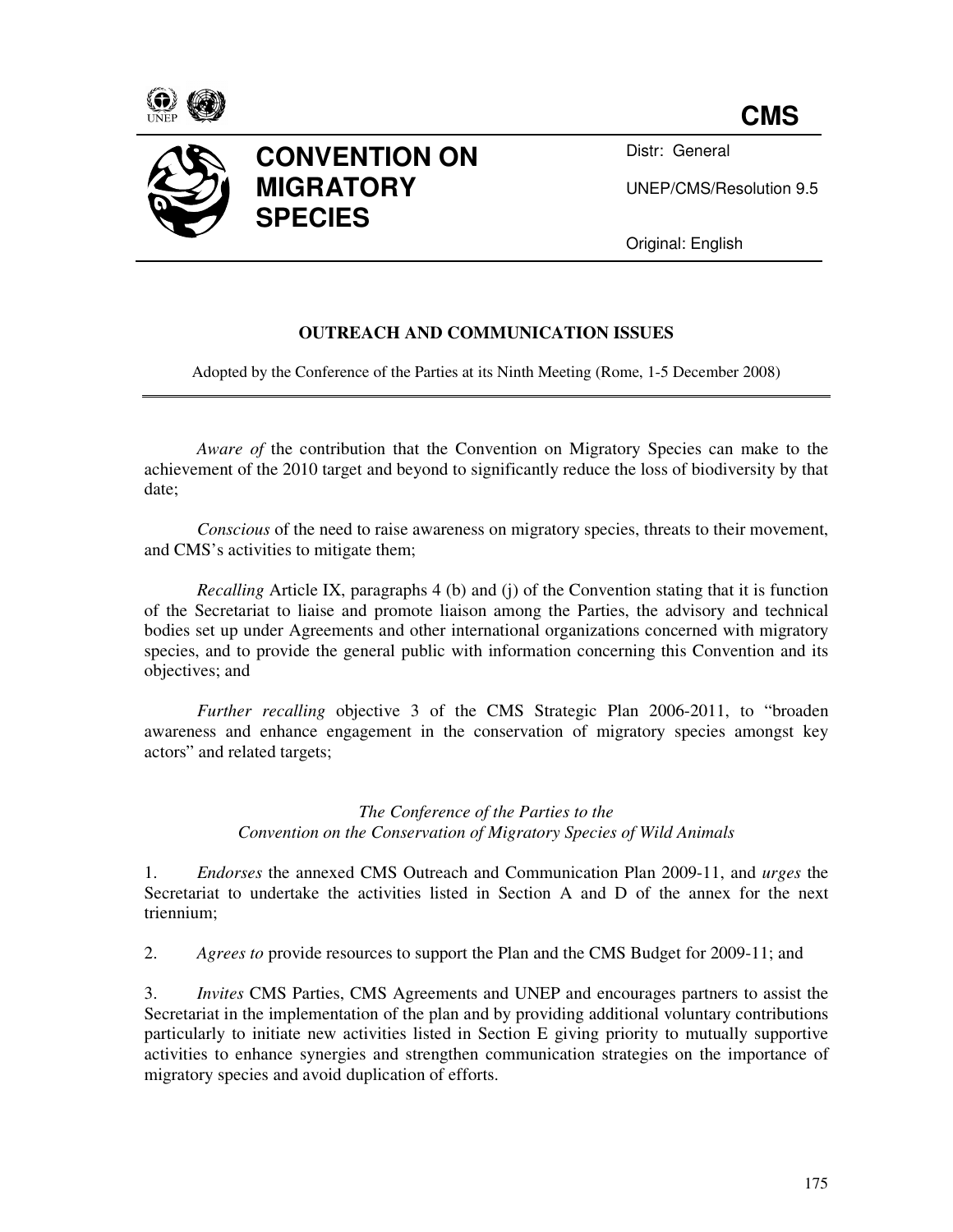#### **ANNEX**

## **A. Opportunities and Priorities for the Next Triennium 2009 – 2011**



1. The objectives of the current Outreach and Communications Plan evolve from Resolution 8.8 and the implementation of activities as part of a new communications strategy. The main outreach strengths are CMS's unique mandate to conserve a great diversity of species and their habitats across the globe while addressing new challenges or threats. Biodiversity is considered as extremely valuable natural resource that enables life on earth to flourish. Highlighting the role of migratory species and putting it into a general context of current and future conservation challenges provides CMS with the chance to present itself as the leading centre of expertise while emphasizing the impact on existing ecosystems and eventually humans. There is a need to highlight the importance of migratory species as indicators for biodiversity and their importance for the preservation of healthy ecosystems. In this context, CMS can provide expert advice on urgent issues of major concern. In addition, the work of the Secretariat should be linked to the achievement of the Millennium Development Goals. In the light of the Strategic Plan 2009-2011: the Secretariat identifies the following opportunities for:

- (i) **Outreach and communication activities by the Secretariat reflect its contribution to the overarching target to achieve by 2010 a significant reduction of the current rate of biodiversity loss at the global, regional and national level as a contribution to poverty alleviation and to the benefit of all life on Earth.** As ecosystems, ecological processes, species and genes contribute to human health and well-being, **the UN General Assembly declared 2010 as the International Year of Biodiversity** to bring greater attention to the importance of biodiversity and efforts to reduce the current rate of biodiversity loss. The Millennium Ecosystem Assessment which reviews the consequences of ecosystem change emphasized that humanity's future depends on healthy, functioning ecosystems. As CMS provides a global platform to address threats to migratory species and their habitats, the Secretariat will play its part in promoting the International Year of Biodiversity to emphasise its role and contribution as a lead expert in this field.
- (ii) **Widening the Convention's presence in the light of expansion in the number of Parties in several regions.** The first CMS agreements in South America were signed by Parties in 2006/7. The conclusion of six MoUs and one Agreement during the triennium highlights in particular the Secretariat's expertise in conserving marine mammals and migratory birds. Additional opportunities to work with CMS Agreements and new NGOs have arisen as a result of increased conservation activities in various regions. Especially during the Year of the Dolphin the Secretariat gained experience coordinating joint media relations and outreach activities among CMS, ACCOBAMS, ASCOBANS, WDCS as partner NGO and private sector partner TUI.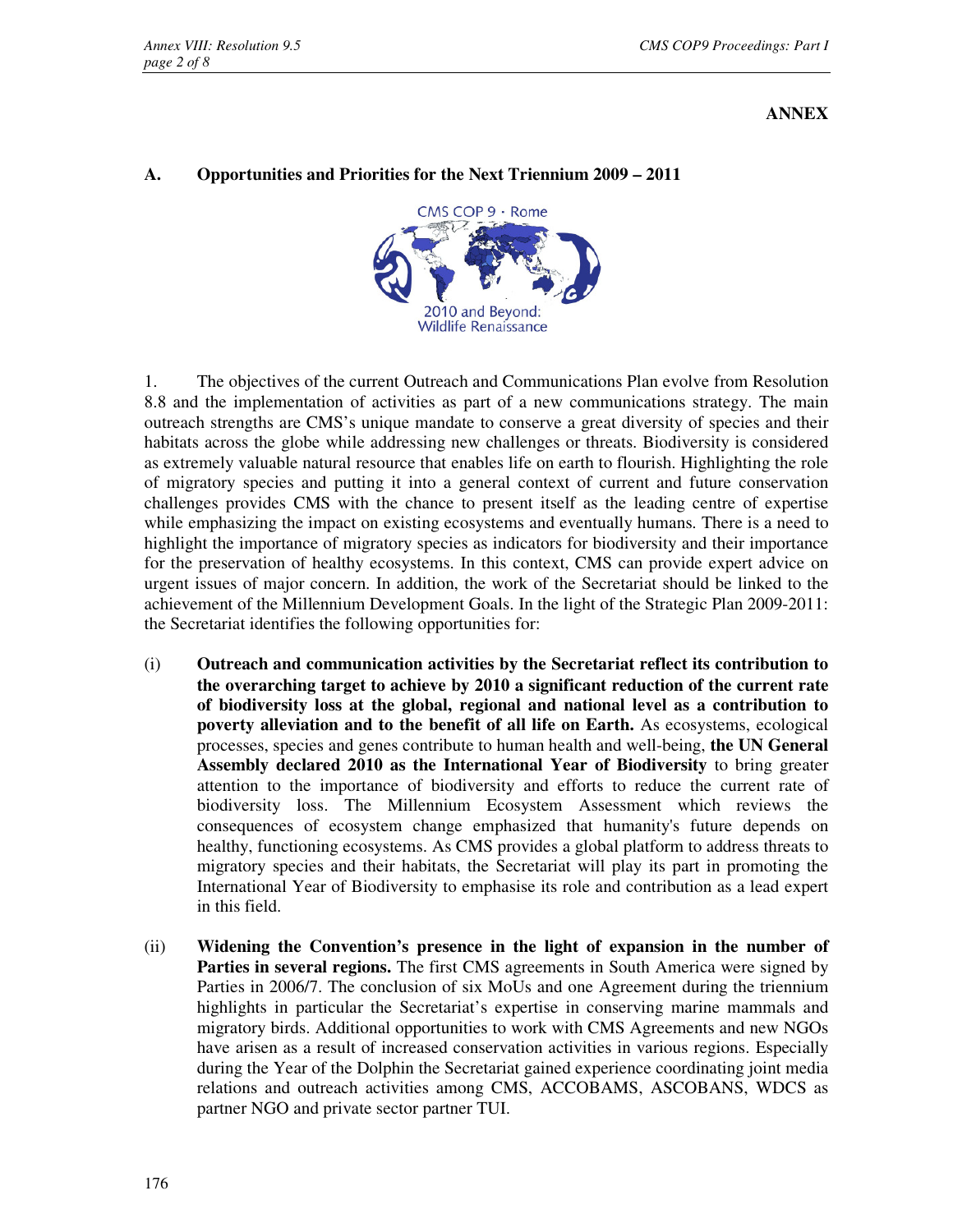- (iii) **Working more clearly with the UNEP Division of Communications and Public Information (DCPI), other UNEP Regional Offices and specialists,** particularly on CMS activities featured on the UNEP website, publications and media presentation for communications and outreach to different target audiences. The importance of migratory species and their habitats for human livelihoods are featured regularly in CMS publications. CMS co-launched a UNEP report on "Sustaining Life" in Bonn in April 2008 to point out the importance of migratory species for human health as part of a joint global UNEP communication policy.
- (iv) **Aligning outreach work to complement the targets for new accessions to CMS and its Agreements.** Accession of new contracting parties and the adoption of new CMS tools and instruments on various species groups in different regions of the world are featured in CMS's information material to emphasize the importance of the Convention for the achievement of the 2010 target. In order to highlight the continuing commitment of the Convention towards significantly reducing biodiversity loss beyond 2010, the Secretariat adopted the motto "Beyond 2010: Wildlife Renaissance" for COP9 as a theme to be reflected throughout the communications strategy.

2. Higher visibility of CMS will also attract additional interest and potential financial support from the private sector, which would enable the Secretariat to undertake more activities.

3. During 2009-2011, the Secretariat intends to develop the following products and other activities:

- (i) The CMS website is to be relaunched on 1 January 2010 based on the introduction of a content management system to host good quality data on migratory species, the management of this data, and its analysis, interpretation and delivery. Due to pressures from growth as a result of increasing numbers of Agreements, MoUs and Parties to the Convention, a content management system with integrated database is to meet increased expectations from technology.
- (ii) The CMS Family Guide, which is used as an outreach tool to inform an interested public as well as countries considering accession to the Convention on developments on agreements, MoUs and CMS membership, will be produced in French and Spanish including regular updates to contents.
- (iii) The publication "Great Migrations", conceived as a coffee table book, will be an ideal tool to share the CMS message with a wide audience. It will be distributed widely, not only through CMS, but also in bookshops in Europe and the United States. CMS Ambassador Stanley Johnson will be the lead author and Stacey International has been identified as publisher. A grant obtained from UNEP Publications Fund will cover the costs. The launch date will be probably early 2010.
- (iv) The range of the new (2008) CMS brochure, will be expanded by versions in French, Spanish and German.
- (v) The development of a new short CMS promotional film for use in a variety of contexts, including exhibitions, public events, conferences, media and capacity building events.
- (vi) Systematic use of the new CMS exhibition at meetings and other events, with CMS film and other audio-visual material fully integrated.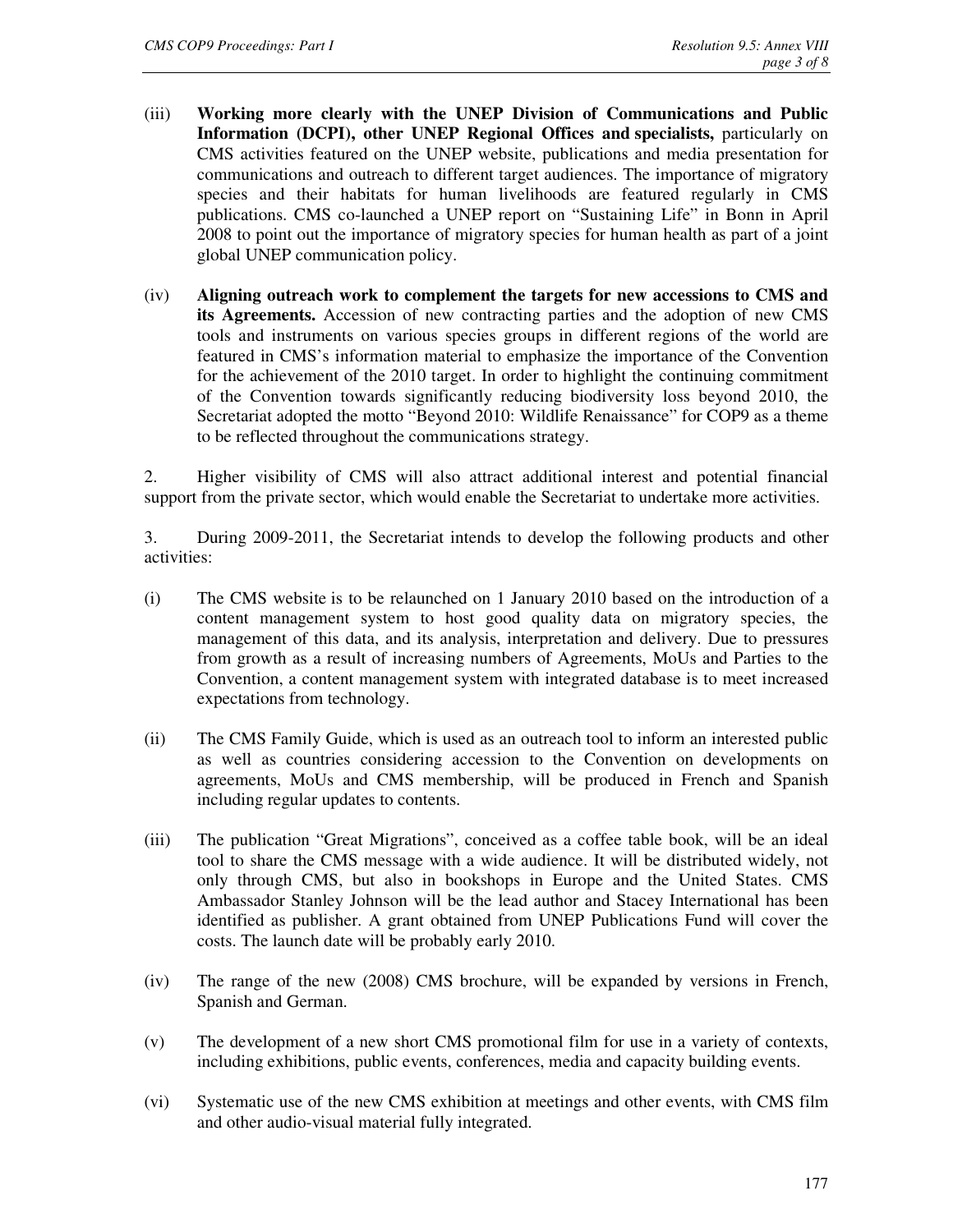- (vii) The production of information material on the Year of the Gorilla such as leaflets in 4 languages, official poster, website, study on ecotourism, image film and calendar.
- (viii) Distribution of gorilla soft toys through selected corporate sponsor Planetfloris with a percentage earmarked to gorilla conservation (purchase on www.yog2009.org).

## **B. Synergies and Resources**

4. Communication and outreach activities undertaken by CMS and its co-located Agreements would highly benefit from a new Information, Capacity Building and Fundraising Unit (ICFU). This unit would support a comprehensive communication strategy, channel individual efforts so far pursued by the Agreements and emphasize the efficiency of joint conservation actions under the CMS family. CMS would assume a leading role of developing and coordinating a common information policy and make use of its UNEP contacts to communicate the Convention's global expertise in conserving migratory species. A higher visibility and a better perception of conservation records of the CMS family could be achieved.

5. The unit would consist of three current staff members engaged in this work (1 x P4 CMS Information and Capacity Building Officer), 1 Senior Public Information Assistant (GS7), 1 (G4), and 1 new post (P2, centred on fundraising) to be financed by CMS. Financial resources for the unit would be contributed by ASCOBANS and EUROBATS (in place of a staff contribution) and through existing information and capacity building budgets of the 3 agencies.

6. The Unit would coordinate CMS Family websites, publications, press and media announcements, and the implementation of species campaigns and public events. It would be in charge of central fundraising for the CMS Family as a whole, and for relations with "Friends of CMS", the Host Country and UNEP. It would also manage all accession work for CMS, ASCOBANS and EUROBATS, ensuring that all approaches to Governments and outposted offices were comprehensive and co-ordinated. Training and implementation guides (including French and Spanish versions of the CMS guide) would be prepared. It is estimated that clustering resources for information, capacity building co-ordination, fundraising, media and publications in this new unit ICFU would lead to a substantial increase in efficiency.

7. ASCOBANS, EUROBATS and other Agreements/MoUs under CMS could be included in the work of FICFU that comprises outreach and communications, provided that English is the main working language. CMS respects the decision of the AEWA Standing Committee not to join this unit.

8. The CMS Budget & Manpower 2009-2011 Plan presents two options, the first proposes a 0% budgetary increase while the second envisages two new positions in the new FICFU: The new post of the Capacity Building Programme Support Officer (P2) would promote and expand current capacity building activities efforts of the Secretariat. The CMS Strategic Plan adopted by Parties at CoP8 (Para 35 - Objective 4) states that *"The Strategic Plan must also make provision for helping to develop the capacity of bodies involved in implementing the Convention and its legal instruments, especially in developing countries".*

9. Supporting developing countries and countries with economies in transition to comply with MEAs would also enable them to obtain the respective environmental, social and economic benefits. The new professional post to be supported by a Capacity Building Assistant (GS) would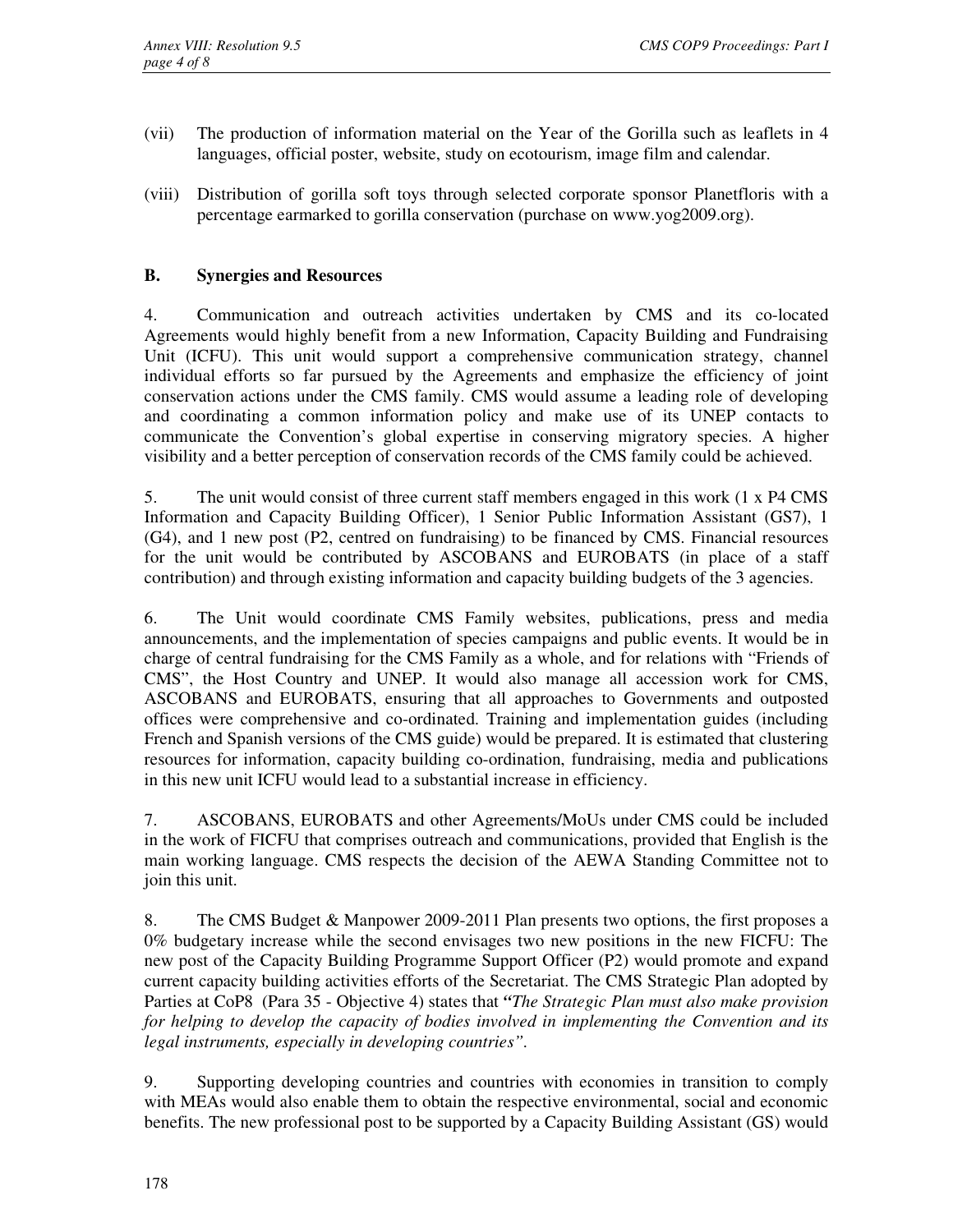significantly contribute to the enhancement of regional capacity for participating in CMS implementation activities, particularly in those regions where CMS is underrepresented, as set out in the Strategic Plan.

10. During the current triennium, as a result of limited staff resources, consultants and interns played an important role in supporting the Secretariat to achieve the objectives of the Strategic Plan concerning the implementation of the Outreach and Communications Plan and the Capacity Building Plan. The Executive Secretary would wish to offer UN officers, consultants and interns the thanks for new enthusiastic and productive contributions to conserving migrating species.

## **C. Resources**

11. Current estimates suggest that the internal CMS manpower costs of implementing the OCP over the triennium 2009-2011, using existing staff posts, would amount to about  $\epsilon$  1.05m, including and the budget allocated to Outreach and Fundraising Projects. In addition, a further sum of approximately  $\epsilon$  230,000 would be required to finance new posts, products, campaigns and other outreach under budgetary option 2 (see conf. 9-33). Additional resources for activities would have to be raised from donations by Parties, partners and business sponsors.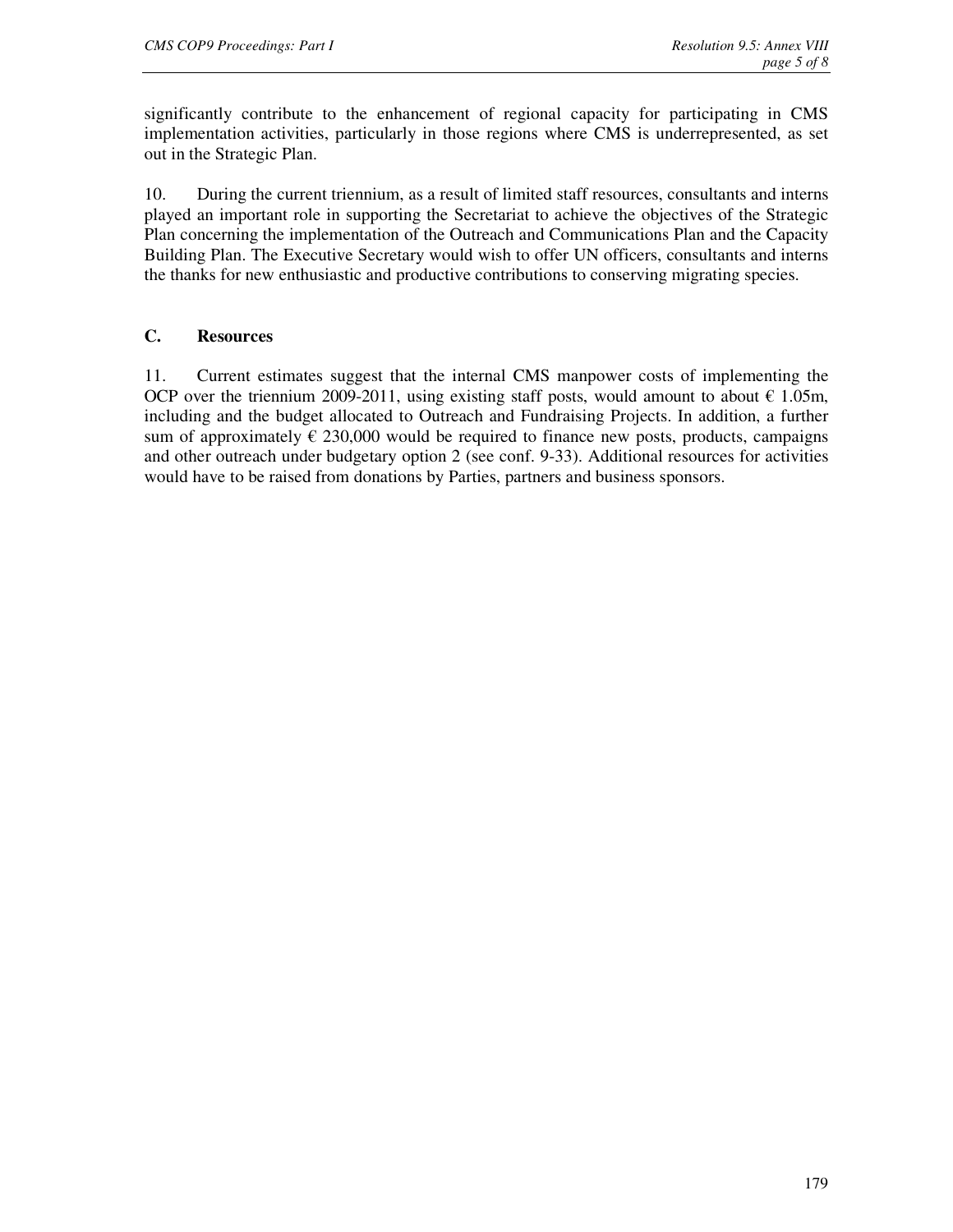# **D. Table of activities for Secretariat, Parties and Partners**

| <b>Target under</b><br>objective 3                           | Other related targets                                                                                           | <b>Secretariat</b>                                                                                                                                                                                                                                                                                                                                                                                                                      | <b>Parties</b>                                                                                                                                                                                                                                                                                                                                                                                                        | <b>CMS</b> partners                                                                                                                                                                                                                                                                                                                                                                                                                                         |
|--------------------------------------------------------------|-----------------------------------------------------------------------------------------------------------------|-----------------------------------------------------------------------------------------------------------------------------------------------------------------------------------------------------------------------------------------------------------------------------------------------------------------------------------------------------------------------------------------------------------------------------------------|-----------------------------------------------------------------------------------------------------------------------------------------------------------------------------------------------------------------------------------------------------------------------------------------------------------------------------------------------------------------------------------------------------------------------|-------------------------------------------------------------------------------------------------------------------------------------------------------------------------------------------------------------------------------------------------------------------------------------------------------------------------------------------------------------------------------------------------------------------------------------------------------------|
| 3.1 Engagement and<br>commitment of CMS<br>Parties increased | 4.7 Regional capacity<br>enhanced particularly<br>where CMS is under-<br>represented                            | - Creation of an electronic system for the<br>prompt delivery of notifications and<br>information notes to Parties (Focal Points)<br>- Continuation of the regular coverage of<br>CMS activities and conservation-related<br>news on the CMS Website<br>- Continuation of the production of other<br>information material to keep Parties abreast<br>of developments<br>- Continuation of CMS newsletter in<br>English, French, Spanish | - Support outreach activities and<br>publications on the national level<br>$(30th$ Anniversary)<br>- Translation of CMS documents<br>into national languages<br>- Support global species<br>campaigns (Year of the Gorilla,<br>International Year of<br>Biodiversity, Year of the Bat)<br>and spread key message on a<br>political level<br>- Provide links to CMS and<br>relevant agreements on national<br>websites | - Support and develop joint outreach<br>activities and scientific meetings by<br>involving national /regional<br>authorities in (NGOs, Friends of<br>CMS, corporate sponsors)<br>Partners/ Ambassadors of global<br>species campaigns, CMS<br>Ambassadors: facilitate contacts to<br>key actors and decision makers)<br>- Provide links to supported projects<br>featured on their web sites<br>- Provide the CMS Secretariat with<br>relevant information. |
| 3.2 Engagement of<br><b>CMS</b> non-Parties<br>increased     | 4.1 CMS membership<br>to increase by 10<br>Parties of importance<br>for migratory species<br>and new Agreements | - Information material targeted to non-<br>Parties including country profile, relevance<br>of CMS, procedures for accession, relevant<br>projects<br>-Establishment of bilateral contacts with<br>Ministries, Embassies (letters, meetings)<br>- Brochures and information directed to<br>NGOs, and universities and academic and<br>scientific institutions of non-Parties<br>- Organization of outreach workshops                     | - Provide financial support to<br>organisation of workshops<br>- Assist CMS Secretariat with<br>establishing bi-lateral contacts                                                                                                                                                                                                                                                                                      | - Provide information on their<br>websites on the importance of CMS<br>and Agreements for non-Parties<br>- Lobbying to promote<br>implementation of conservation plans<br>- Undertake joint activities for non-<br>Parties<br>- Assist with preparation and<br>organisation of regional and national<br>workshops                                                                                                                                           |
| 3.3. Number of partners<br>supporting CMS<br>increased       | 4.3. Cooperative<br>activities with MEAs<br>and key partners<br>increased                                       | - Display Exhibit at relevant meetings of<br>MEAs and major IGOs, organize<br>presentations/ side events and deliver<br>statements at main biodiversity and<br>environmental meetings                                                                                                                                                                                                                                                   | - Exchange information between<br>CMS focal points and other<br>convening focal points, also by<br>regular meetings.                                                                                                                                                                                                                                                                                                  | - Support the network of CMS Parties<br>and involve new bilateral partners in<br>CMS work<br>- Enter into partnership agreements                                                                                                                                                                                                                                                                                                                            |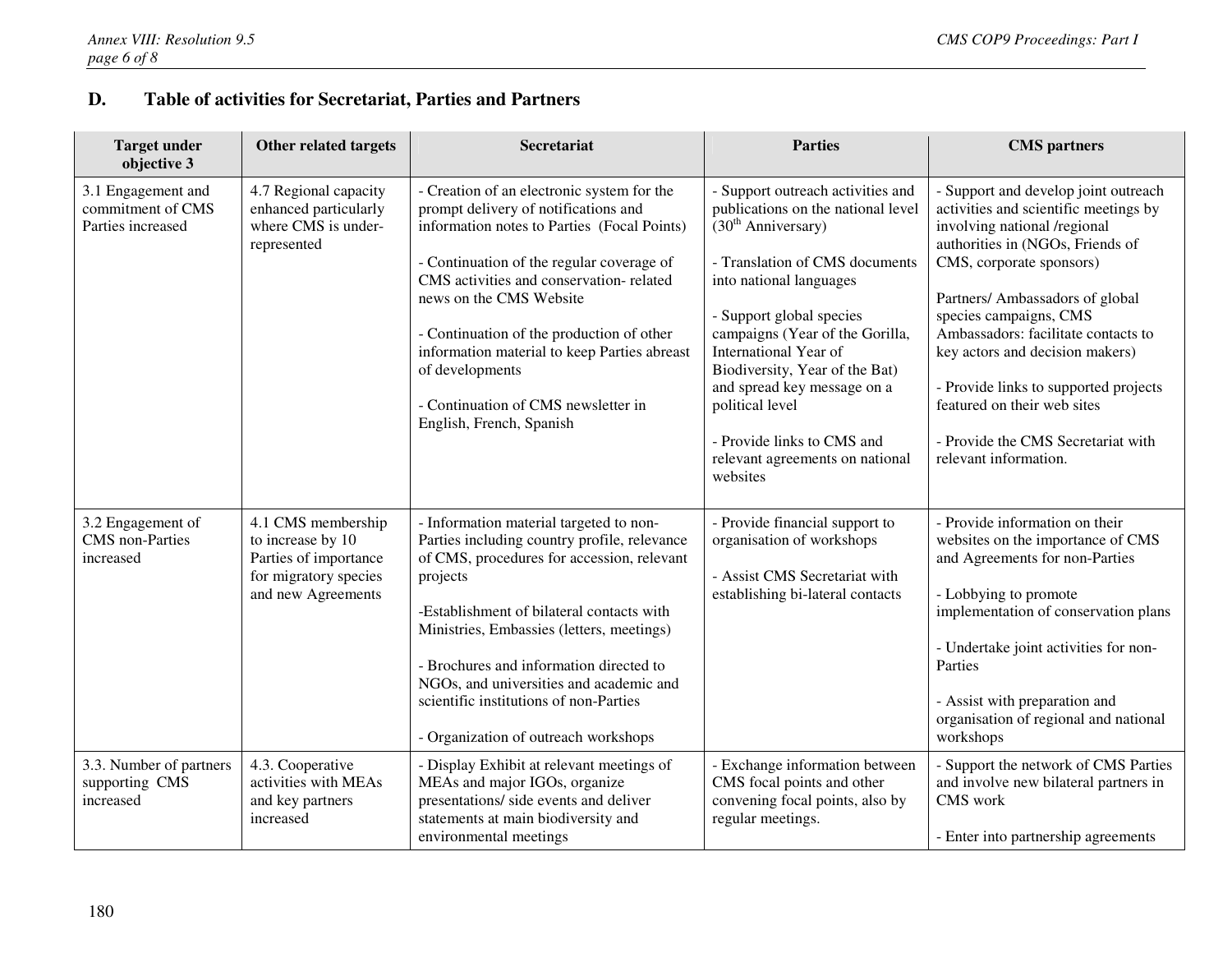| <b>Target under</b><br>objective 3               | Other related targets                          | Secretariat                                                                                                                                                                                                                                                                                                                                                                                                                                                                                                                                                                                                                                                           | <b>Parties</b>                                                                                                                                                                                                                                                                                                                                           | <b>CMS</b> partners                                                                                                                                                                                                                                                                                                                                                                                              |
|--------------------------------------------------|------------------------------------------------|-----------------------------------------------------------------------------------------------------------------------------------------------------------------------------------------------------------------------------------------------------------------------------------------------------------------------------------------------------------------------------------------------------------------------------------------------------------------------------------------------------------------------------------------------------------------------------------------------------------------------------------------------------------------------|----------------------------------------------------------------------------------------------------------------------------------------------------------------------------------------------------------------------------------------------------------------------------------------------------------------------------------------------------------|------------------------------------------------------------------------------------------------------------------------------------------------------------------------------------------------------------------------------------------------------------------------------------------------------------------------------------------------------------------------------------------------------------------|
|                                                  | 4.8. Extra-budgetary<br>funding widely secured | - Support launch of Oceans 3D: Voyage of<br>a Turtle<br>- Participation in and contribution to<br>celebration of World Environment Day (5<br>June)<br>- Maintain regular briefing of corporate<br>partners by mailings                                                                                                                                                                                                                                                                                                                                                                                                                                                | - Support national initiatives to<br>celebrate World Environment<br>Day                                                                                                                                                                                                                                                                                  | with CMS and establish Joint<br>Programme of Work<br>Ambassadors expected to cultivate<br>links between CMS, science, society,<br>politics and economy, for example<br>through personal connections to<br>decision and policy makers within<br>states, NGOs, social organizations<br>and institutions.<br>Corporate Partners: Organise events<br>to raise awareness on CMS to public<br>and expert target groups |
| 3.4 Awareness of key<br>media of CMS<br>enhanced | 4.4. Enhance visibility<br>of CMS family       | - Reinforce media aspects of web site<br>(creation of a special "Media Room" with<br>press related information materials, French<br>and Spanish summaries)<br>- Interact with DCPI, UNEP Regional<br>Offices RUNIC, and Deutsche Welle<br>(German International Radio) to enhance<br>distribution of press releases<br>- Provide species information by linking to<br><b>IUCN</b> database<br>- Use the specialized information channels<br>of CMS and Agreements to highlight<br>important common issues (coordinated<br>web-based news releases)<br>- Improve visibility of CMS in Host<br>Country<br>- Organise events to publicise CMS<br>expertise: Thesis Award | - Promote cooperation with<br>ministerial press departments to<br>distribute joint press releases<br>- Focal point to translate press<br>releases into national languages<br>and pass them to national media<br>- Improve visibility of CMS at a<br>national level<br>-Provide the Secretariat with<br>relevant articles issued in the<br>national press | - Regularly provide information on<br>CMS family activities in their<br>newsletters and on Websites<br>- Highlight joint activities with CMS                                                                                                                                                                                                                                                                     |